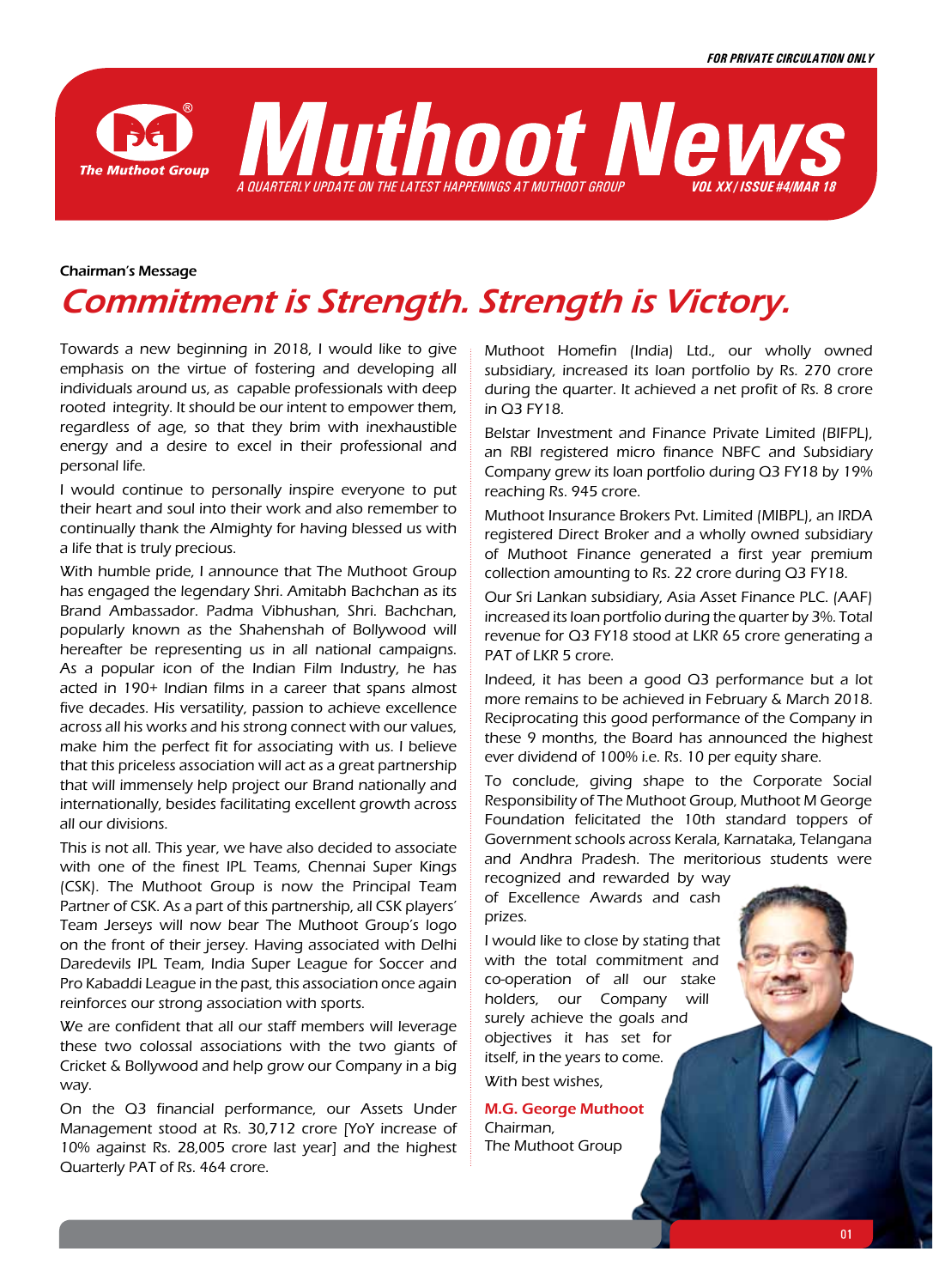

# CSR/ISR activities

### Okhi Cyclone Disaster Relief

As a part of our CSR/ISR activity of Kanyakumari Region Okhi Cyclone disaster relief were distributed. The programme was inaugurated by Mr. George Jacob Muthoot, Joint Managing Director, in the presence of Mr. Babukuttan Nair, ARM of Kanyakumari Region.

### Trivandrum Zone



As part of CSR/ISR Activities of Trivandrum Zone, blankets and provisions are being handed over by Mr. George Jacob Muthoot, Joint Managing Director, The Muthoot Group to Divine Children Home at Poojappura, Trivandrum, in the presence, Mr. Vinod Raj, Regional Manager, Trivandrum North Region, Mr. Satheesh Kumar, Regional Manager, Trivandrum South, and The Muthoot Group Employees.

### Muthoot M George Foundation felicitates 10th standard toppers of all government schools across Kerala

Muthoot M George Excellence Awards distribution 2017 for all government schools in Kerala was inaugurated and distributed by Mr. Hibi Eden, MLA along with Mr. George Alexander Muthoot, Managing Director, The Muthoot Group. This scholarship will benefit students of Government schools and consists of a cash prize of Rs.3000/- with a certificate duly signed by Educational Officer and Chairman of Muthoot M George Foundation. The scholarship was launched in the year 2010 to the toppers of govt schools in Kerala, later in 2013 it got extended to state of Karnataka, Telengana and Andhra Pradesh. The selection of the scholarships is based on the list of rank holders prepared of various government schools in consultation with District Educational Offices.



(L – R) Adv. Thomas Abraham, President, YMCA, Mr. P C Cyriac IAS, Mr Hibi Eden MLA, Ms. Simna Pavithran, SSLC Topper, GGHSS Ernakulam, Mr. Saji Kumar, State Executive Committee member, BJP, Mr. George Alexander Muthoot, Managing Director, The Muthoot Group.



Muthoot M George Foundation felicitates 10th standard toppers of government schools in Hubli



Muthoot M George Excellence Awards 2017' for government schools in Hubli was inaugurated by Mr. Basavarj Horatti- MLC and Ex Education Minister. Mr. N H Nagur- DDPI Dharward, Mr. Sobhit Bhaskaran-Zonal Manager, Mr. Ashok Rane - RM Hubli & officials from RO Hubli were present on this occasion.

#### Marriage Assistance



Marriage assistance for the daughters of widowed mothers were handed over by Mr. George Jacob Muthoot, Joint Managing Director, The Muthoot Group during Branch Managers Meeting of Trivandrum South and North Regions held at Trivandrum in the presence of Mr.Vinodraj. B, RM., Trivandrum North and Mr. Satheesh Kumar. S, RM., Trivandrum South.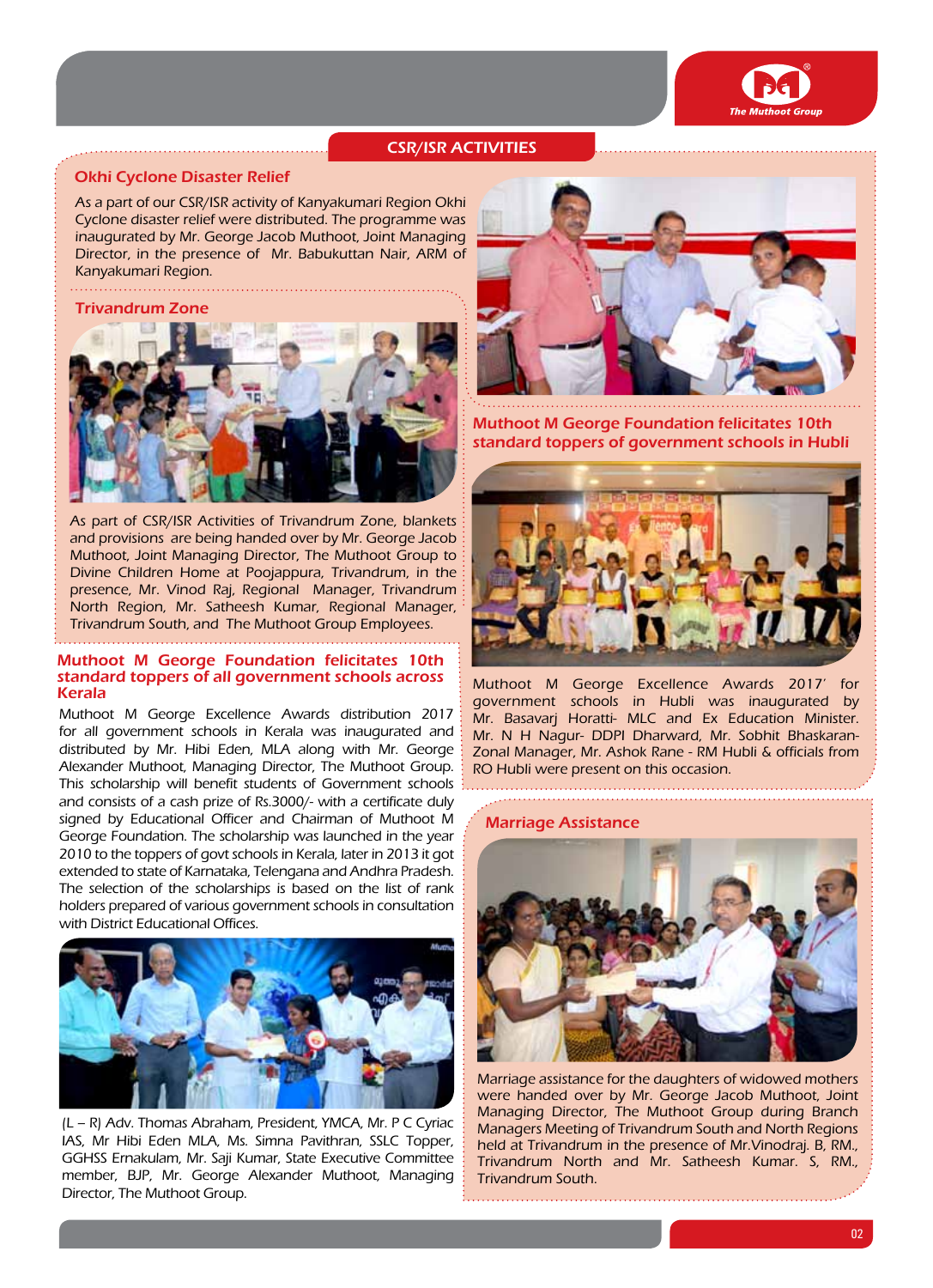

# Muthoot Finance YMCA Change Agents Reunion programme

"Muthoot Finance YMCA Change Agent" Project is a training programme for selected and trained government school students in order to empower young people and to have a positive changes in the society.



The reunion programme for the Change agent's 2014 batch was inaugurated by Mr. M P Dinesh, Commissioner of Police, Ernakulam. Mr. Anto Joseph, Mr. N V Eldo, Mr. Muralidharan Ramavarma, Mr. K P Paulson, Mr. Saju Kurien, Mr. Joseph C Varghese, etc were present on this occasion.

### Congratulations to the winners!

Second Runner-Up in KTU All Kerala Inter-Collegiate **Basketball** 



In the KTU, All Kerala Basketball competition for men, held at Eranad Knowledge City, Malappuram, MITS Team was successful to claim the second Runner-Up position.

Runner-up in KTU D-Zone Inter-Collegiate Basketball **Competition** 



In the KTU D-Zone Inter-Collegiate Basketball tournament held at Albertian Institute of Science and Technology (AISAT), MITS won Runner-Up Trophy in both men's and women's basketball.

#### Muthoot Cricket Carnival 2017

Muthoot Finance Limited organized Muthoot Cricket Carnival in a bid to encourage employee engagement and well-being. The employees from Kerala participated in the cricket carnival



Muthoot Cricket carnival winners with Mr. George Alexander Muthoot, Managing Director, The Muthoot Group & Mr. Babu John Malayil, DGM, Corporate Communications, The Muthoot Group.

### Scholastic HI-Q, Inter-Collegiate Quiz



Department of Basic Science and Humanities (BS&H) of Muthoot Institute of Technology and Science, organized the third edition of Inter-Collegiate Quiz competition, Scholastic Hi-Q in commemoration of late President of India, Dr. A P J Abdul Kalam on the occasion of his birth anniversary on 1st November 2017. Mr. Kiran Govind (Junior Scientist, NPOL, Kakkanad) was the Quiz Master and the general area for the quiz was, "Advancements in Science and Technology". A total of 12 teams participated in the event from colleges across Kerala. In the event Nandhu Ashok and Delbin Benny of Muthoot Institute of Technology and Science won the first prize. They were bestowed with a trophy, certificate and a

> cash prize of Rs. 7,000/-. Mr. P George Varghese (Executive Director, MITS), Dr.Ramkumar S. (Principal, MITS) and Dr. Sunny Kuriakose (HoD, BS&H Dept.) distributed prizes and certificates to the winners.

# Q3 Result – FY 2017-18

- a. Loan Assets under Management  $\bar{\bar{\xi}}$  28,264/- Crs
- b. Profit After Tax ₹ 1,269/- Crs (YoY increase of 48%)
- c. Earnings per share  $\overline{5}$  31.76/-(YoY increase of 48%)
- d. Gross revenue  $\bar{z}$  4,635/-(YoY increase of 15%)



Mr. George Jacob Muthoot, Jt. Managing Director, The Muthoot Group along with Muthoot Cricket Carnival team members.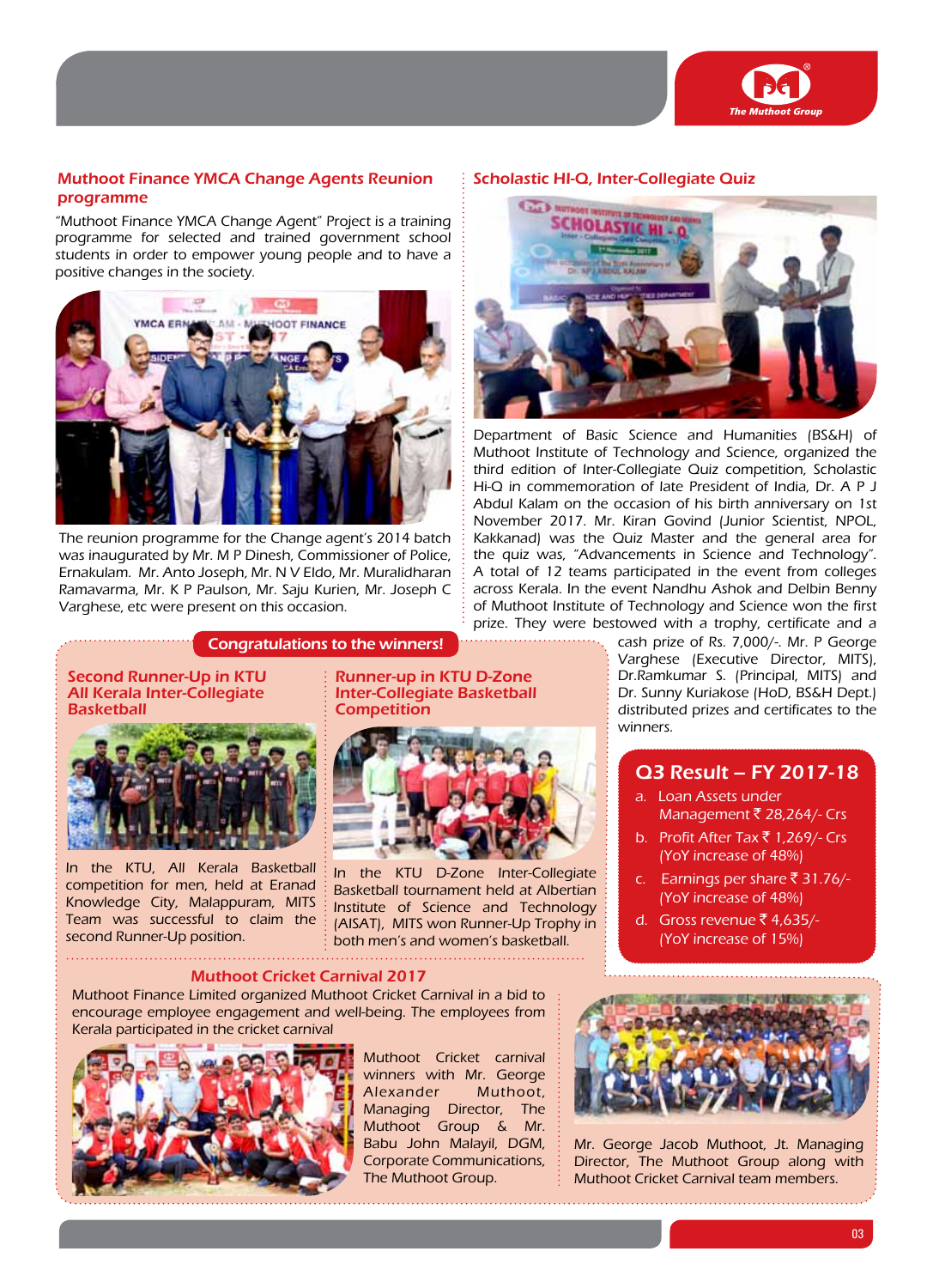

# Muthoot M George Higher Education Scholarship

# Helping bright minds reach their potential

**66** Muthoot M George Higher Education Scholarship is an initiative by Muthoot M George Foundation, the CSR division of The Muthoot Group, with the purpose of honouring meritorious students to pursue their professional education.

The scholarship is awarded to students of four professional courses viz. Medicine, Engineering, Nursing, and Commerce. Students are entitled to the scholarship till the completion of the courses, subject to terms and conditions recommended by the foundation.

### **ELIGIBILITY**

The foundation has recommended a minimum eligibility for candidates applying for the scholarship.

- 1. The candidate should secure 80% or equivalent grading in the qualifying examination (Plus 2).
- 2. The candidate's family income should be within the prescribed norms.
- 3. The candidate should qualify in the relevant entrance examination and obtain admission in a recognized educational institution.

### Selection Process for 2017 Scholarship

- 1. Applications were invited through press release.
- 2. 400 applications were received.
- 3. 20 applications were shortlisted for each course, based on Plus 2 mark list.
- 4. Verification reports were collected from respective colleges.
- 5. Field verification was conducted to check students' financial background.
- 6. A total of 40 candidates were selected for the scholarship, 10 candidates each from four professional courses.
	-



The official launch of the project was done by Mr. Mathew T Thomas, Hon. Water Resource Minister, Kerala along with Mr. George Alexander Muthoot, Managing Director, The Muthoot Group. Inauguration of the distribution of Muthoot M George Higher Education Scholarship 2017was done by Prof. (Dr.) Kuncheria P. Isaac, Former Vice Chancellor, Kerala Technological University,

Mr. George Thomas Muthoot, Jt. Managing Director, The Muthoot Group, Mr. K P Padmakumar, Former chairman of Federal Bank & whole time director, MVFL, Justice J. B. Koshy, Independent Director, Muthoot Finance Ltd, Mr. V A Joseph, Former Managing Director & CEO, South Indian Bank, Prof. K V Thomas, Member of Parliament, Dr. Junaid, Former Director, Govt. Medical College, Ernakulam, Dr. A Unnikrishnan, Principal, Rajagiri College, Prof. Dr. Ramkumar, Principal, MITS, Sr. Dr. Celine E (Sr. Vinitha), St. Teresa's College, Ernakulam, Dr. Haneesh, General Hospital Ernakulam, were present on this occasion.

**Financial Outlav** 

|   | <b>1st Year</b>    |                           | 2nd Year                  |               | 3rd Year           |                           | 4th Year           |                         |
|---|--------------------|---------------------------|---------------------------|---------------|--------------------|---------------------------|--------------------|-------------------------|
|   | No. of<br>students | <b>Amount</b><br>$\Gamma$ | No. of<br><b>students</b> | <b>Amount</b> | No. of<br>students | <b>Amount</b><br>$\Gamma$ | No. of<br>students | <b>Amount</b><br>$\cap$ |
|   | 10                 | 5,00,000                  | 20                        | 10,00,000     | 30                 | 15,00,000                 | 40                 | 20,00,000               |
|   | 10                 | 2,50,000                  | 20                        | 5,00,000      | 30                 | 7,50,000                  | 40                 | 10,00,000               |
| g | 10                 | 2,50,000                  | 20                        | 5,00,000      | 30                 | 7,50,000                  | 40                 | 10,00,000               |
|   | 10                 | 1,50,000                  | 20                        | 3.00.000      | 30                 | 4,50,000                  | 30                 | 4.50.000                |
|   | 40                 | 11,50,000                 | 80                        | 23,00,000     | 120                | 34.50.000                 | 150                | 44,50,000               |







Ms. Shonima Mahesh Govt. Medical College, Parippally, Kollam

| $T$ as head $T V$ | $Me$ Ashitles Consex |
|-------------------|----------------------|

Ms. Fashna T K Dharmapuri Medical College, **Tamilnadu** 



Ms. Anusree M P TD Medical College Alappuzha



**MEDICINE** 

Scholarship Winners 2017

Ms. Sheril Sibichen Medical College, Kottayam

Alappuzha



Ms. Ashmi K Dr. Somervell Memorial CSI Medical College, Thiruvananthapuram

Kozhikode

Mr. Arshid K<br>All India Institute of Medical Sciences, New Delhi

Ms. Aiswarya S Medical College. Kottayam

TD Medical College, Alappuzha

05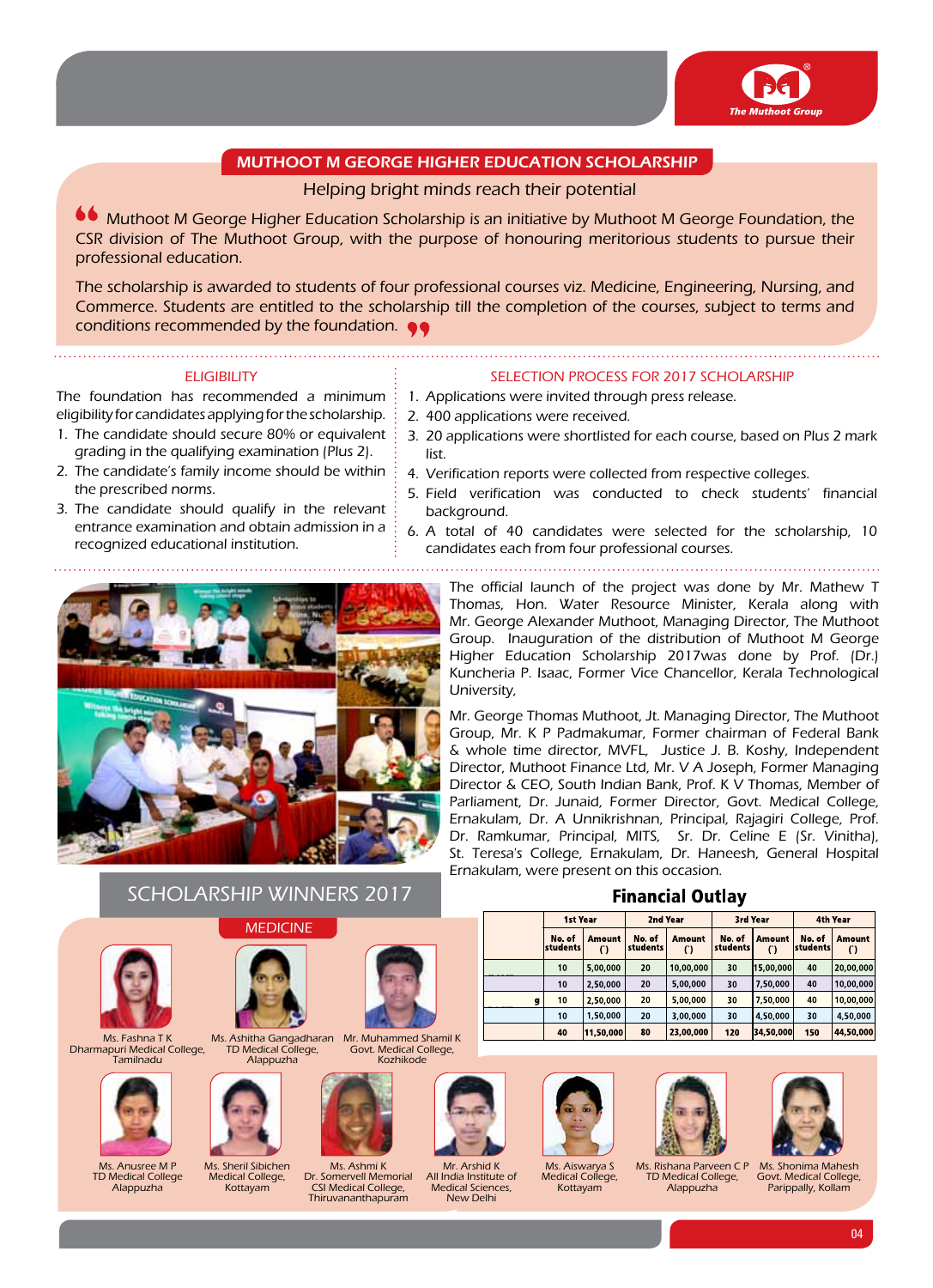



Ms. Anupama Jimmy College of Engineering, Thiruvananthapuram



Ms. Aswani Gopan S TKM College of Engineering, Karikkode





Mr. Akash Elijah K.Thankachan TKM College of Engineering, Kollam Technology, Kakkanad





Engineering

Ms. Sherin Baby Rajagiri School of Engineering &



Ms. Sandra S<br>College of Engineering,<br>Cherthala



Ms. Akhila Thilakan LBS College of Engineering, Kasargod



Mr. Gopu Krishnan G College of Engineering and Management, Punnapra Mr. Akash S NSS College of Engineering, Akathethara, Palakkad

# **COMMERCE**



Ms. Manavikrishna V A The Cochin College, Cochin







Ms. Ansa Charles

St.Marys College, Sultan Bathery



Mr.Manu A T Puthencruz

Ms. Sreelakshmi K S SCMS School of Engineering & Technology, Karukutty

Mr. Jeffin P Varghese St. Berchmans College, Changanassery



Ms. Abhirami P P College of Nursing, ACME, Pariyaram

Ms. Merin Susan Paul Mar Baselios College of Nursing, Kothamangalam

Ms. Chanchal Thomas Govt. Nursing College, Kottayam





Ms. Alfiya M Institute of Nursing Education, Ms. Jainamma Mathew



Institute of Nursing Education,

Ernakulam







Investor Awareness Program for Mutual Funds













Mr. Sujith Soman College, Pampady



Kuriakose Gregorious organized at Trichy. Mr. Swaminathan, RM Trichy, Mr. Magudeeswaran S K, RM-State-in-charge,

MSTL, Mr. Senthilvelan, C.M, Muthoot Finance Ltd. were present on this occasion.





Zonal Conclave for South Tamilnadu Region held at Madurai was inaugurated by Mr. George Jacob Muthoot, Joint Managing Director, The Muthoot Group in the presence of Mr. George Muthoot Jacob, Executive Director, Mr. K.R Bijimon, CGM, Mr. Renjith Ramachandran, GM, Business Performance Department. The meeting was attended by all the Regional Manager's and CBM's of South Tamilnadu Region.



Nursing

Ms. Navina Bino Alappuzha Medical College, Alappuzha Govt. Medical College Ernakulam





Ms. Amrutha T A College of Nursing, Thalassery







Ms. Shilka T Govt. College of **Nursing** 





Programme

Kottayam

Ms. Jismy Maria Joseph

Ms. Silfa C R St. Teresa's College, Ernakulam





05







Ms. Aein Bellarmin St. Teresa's College,